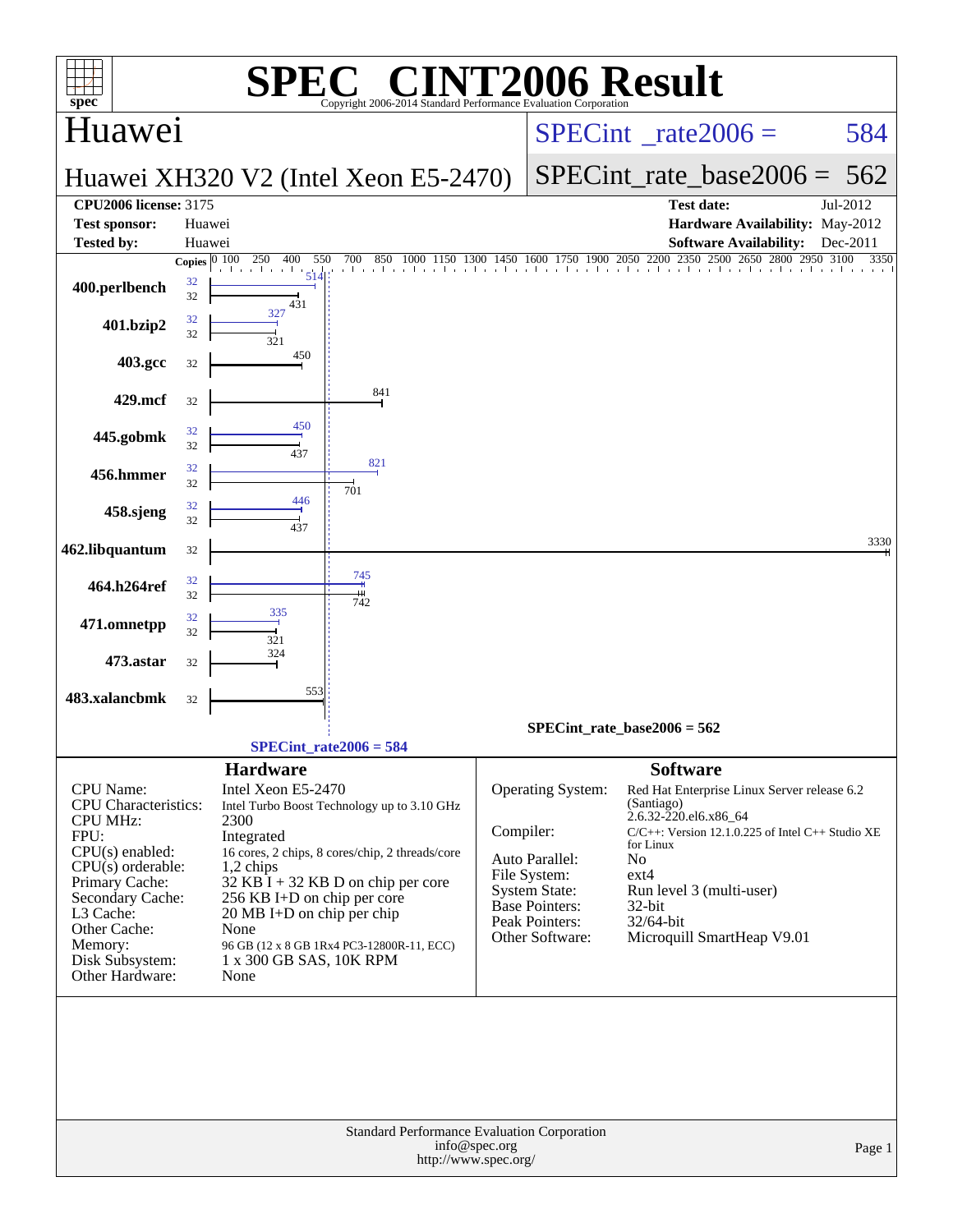

#### Huawei

#### SPECint rate $2006 = 584$

Huawei XH320 V2 (Intel Xeon E5-2470)

[SPECint\\_rate\\_base2006 =](http://www.spec.org/auto/cpu2006/Docs/result-fields.html#SPECintratebase2006)  $562$ 

**[CPU2006 license:](http://www.spec.org/auto/cpu2006/Docs/result-fields.html#CPU2006license)** 3175 **[Test date:](http://www.spec.org/auto/cpu2006/Docs/result-fields.html#Testdate)** Jul-2012

**[Test sponsor:](http://www.spec.org/auto/cpu2006/Docs/result-fields.html#Testsponsor)** Huawei **[Hardware Availability:](http://www.spec.org/auto/cpu2006/Docs/result-fields.html#HardwareAvailability)** May-2012 **[Tested by:](http://www.spec.org/auto/cpu2006/Docs/result-fields.html#Testedby)** Huawei **[Software Availability:](http://www.spec.org/auto/cpu2006/Docs/result-fields.html#SoftwareAvailability)** Dec-2011

#### **[Results Table](http://www.spec.org/auto/cpu2006/Docs/result-fields.html#ResultsTable)**

|                                                                                                          | <b>Base</b>   |                |              |                |                  |                |            | <b>Peak</b>   |                |              |                |              |                |              |  |
|----------------------------------------------------------------------------------------------------------|---------------|----------------|--------------|----------------|------------------|----------------|------------|---------------|----------------|--------------|----------------|--------------|----------------|--------------|--|
| <b>Benchmark</b>                                                                                         | <b>Copies</b> | <b>Seconds</b> | <b>Ratio</b> | <b>Seconds</b> | Ratio            | <b>Seconds</b> | Ratio      | <b>Copies</b> | <b>Seconds</b> | <b>Ratio</b> | <b>Seconds</b> | <b>Ratio</b> | <b>Seconds</b> | <b>Ratio</b> |  |
| 400.perlbench                                                                                            | 32            | 725            | 431          | 726            | 430              | 725            | 431        | 32            | 607            | 515          | 609            | 513          | 609            | 514          |  |
| 401.bzip2                                                                                                | 32            | 962            | 321          | 963            | 321              | 963            | 321        | 32            | 947            | 326          | 944            | <u>327</u>   | 941            | 328          |  |
| $403.\mathrm{gcc}$                                                                                       | 32            | 573            | 449          | 573            | 450              | 572            | 451        | 32            | 573            | 449          | 573            | 450          | 572            | 451          |  |
| $429$ .mcf                                                                                               | 32            | 346            | 843          | 347            | 841              | 348            | 840        | 32            | 346            | 843          | 347            | 841          | 348            | 840          |  |
| $445$ .gobmk                                                                                             | 32            | 767            | 437          | 767            | 438              | 768            | 437        | 32            | 746            | 450          | 749            | 448          | 745            | 450          |  |
| 456.hmmer                                                                                                | 32            | 426            | 701          | 426            | 701              | 425            | 702        | 32            | 364            | 821          | 364            | 821          | 364            | 821          |  |
| $458$ .sjeng                                                                                             | 32            | 890            | 435          | 885            | 437              | 886            | 437        | 32            | 869            | 446          | 868            | 446          | 863            | 449          |  |
| 462.libquantum                                                                                           | 32            | 200            | 3320         | 199            | 3330             | 199            | 3330       | 32            | 200            | 3320         | 199            | 3330         | 199            | 3330         |  |
| 464.h264ref                                                                                              | 32            | 937            | 756          | 954            | 742              | 973            | <b>728</b> | 32            | 937            | 756          | 951            | 744          | 951            | 745          |  |
| 471.omnetpp                                                                                              | 32            | 622            | 322          | 622            | 321              | 623            | 321        | 32            | 598            | 334          | 597            | 335          | 598            | 335          |  |
| $473$ . astar                                                                                            | 32            | 694            | 324          | 689            | <b>326</b>       | 692            | 324        | 32            | 694            | 324          | 689            | 326          | 692            | 324          |  |
| 483.xalancbmk                                                                                            | 32            | 399            | 553          | 399            | 553 <sup>I</sup> | 399            | 553        | 32            | 399            | 553          | 399            | 553          | 399            | 553          |  |
| Results appear in the order in which they were run. Bold underlined text indicates a median measurement. |               |                |              |                |                  |                |            |               |                |              |                |              |                |              |  |

#### **[Submit Notes](http://www.spec.org/auto/cpu2006/Docs/result-fields.html#SubmitNotes)**

 The numactl mechanism was used to bind copies to processors. The config file option 'submit' was used to generate numactl commands to bind each copy to a specific processor. For details, please see the config file.

#### **[Operating System Notes](http://www.spec.org/auto/cpu2006/Docs/result-fields.html#OperatingSystemNotes)**

 Stack size set to unlimited using "ulimit -s unlimited" Transparent Huge Pages enabled with: echo always > /sys/kernel/mm/redhat\_transparent\_hugepage/enabled Filesystem page cache cleared with:<br>echo 1> /proc/sys/vm/drop cac /proc/sys/vm/drop\_caches runspec command invoked through numactl i.e.: numactl --interleave=all runspec <etc> Select only test related files when installing the operating system

#### **[Platform Notes](http://www.spec.org/auto/cpu2006/Docs/result-fields.html#PlatformNotes)**

 BIOS configuration: Set Power Efficiency Mode to Performance Baseboard Management Controller used to adjust the fan speed to 100% Sysinfo program /spec/config/sysinfo.rev6800 \$Rev: 6800 \$ \$Date:: 2011-10-11 #\$ 6f2ebdff5032aaa42e583f96b07f99d3 running on RH62-yjp2 Fri Jul 20 17:09:01 2012

 This section contains SUT (System Under Test) info as seen by some common utilities. To remove or add to this section, see: <http://www.spec.org/cpu2006/Docs/config.html#sysinfo> Continued on next page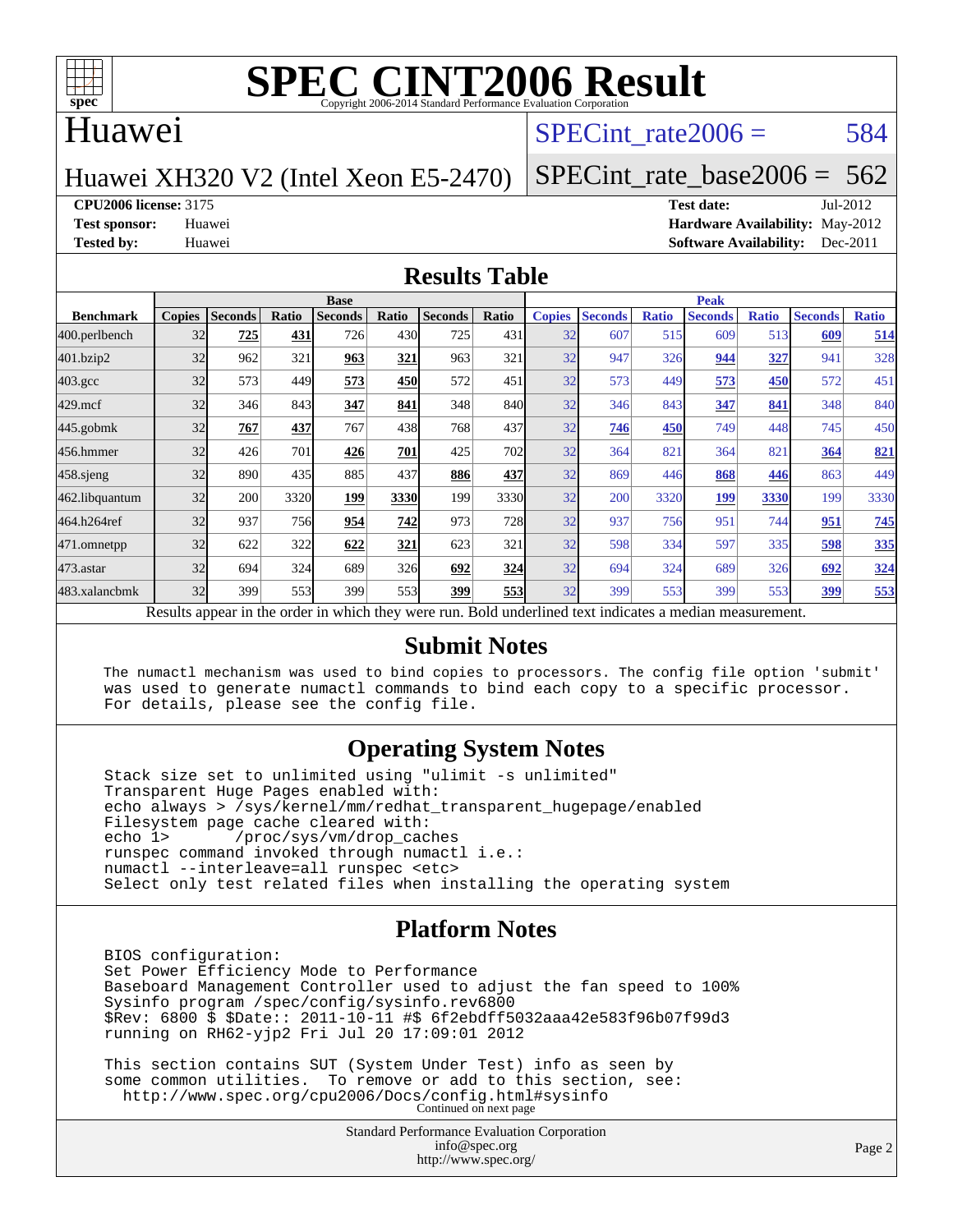

#### Huawei

 $SPECint rate2006 = 584$ 

[SPECint\\_rate\\_base2006 =](http://www.spec.org/auto/cpu2006/Docs/result-fields.html#SPECintratebase2006)  $562$ 

Huawei XH320 V2 (Intel Xeon E5-2470)

**[Tested by:](http://www.spec.org/auto/cpu2006/Docs/result-fields.html#Testedby)** Huawei **[Software Availability:](http://www.spec.org/auto/cpu2006/Docs/result-fields.html#SoftwareAvailability)** Dec-2011

**[CPU2006 license:](http://www.spec.org/auto/cpu2006/Docs/result-fields.html#CPU2006license)** 3175 **[Test date:](http://www.spec.org/auto/cpu2006/Docs/result-fields.html#Testdate)** Jul-2012 **[Test sponsor:](http://www.spec.org/auto/cpu2006/Docs/result-fields.html#Testsponsor)** Huawei **[Hardware Availability:](http://www.spec.org/auto/cpu2006/Docs/result-fields.html#HardwareAvailability)** May-2012

#### **[Platform Notes \(Continued\)](http://www.spec.org/auto/cpu2006/Docs/result-fields.html#PlatformNotes)**

 From /proc/cpuinfo model name : Intel(R) Xeon(R) CPU E5-2470 0 @ 2.30GHz 2 "physical id"s (chips) 32 "processors" cores, siblings (Caution: counting these is hw and system dependent. The following excerpts from /proc/cpuinfo might not be reliable. Use with caution.) cpu cores : 8 siblings : 16 physical 0: cores 0 1 2 3 4 5 6 7 physical 1: cores 0 1 2 3 4 5 6 7 cache size : 20480 KB From /proc/meminfo MemTotal: 99041084 kB<br>HugePages Total: 0 HugePages\_Total: 0 Hugepagesize: 2048 kB From /etc/\*release\* /etc/\*version\* redhat-release: Red Hat Enterprise Linux Server release 6.2 (Santiago) system-release: Red Hat Enterprise Linux Server release 6.2 (Santiago) system-release-cpe: cpe:/o:redhat:enterprise\_linux:6server:ga:server uname -a: Linux RH62-yjp2 2.6.32-220.el6.x86\_64 #1 SMP Wed Nov 9 08:03:13 EST 2011 x86\_64 x86\_64 x86\_64 GNU/Linux run-level 3 Jul 20 17:06 SPEC is set to: /spec Filesystem Type Size Used Avail Use% Mounted on<br>
/dev/sdal ext3 270G 60G 197G 24% / /dev/sda1 ext3 270G 60G 197G 24% / Additional information from dmidecode: Memory: 12x Samsu M393B 8 GB 1600 MHz 1 rank (End of data from sysinfo program)

#### **[General Notes](http://www.spec.org/auto/cpu2006/Docs/result-fields.html#GeneralNotes)**

Environment variables set by runspec before the start of the run: LD\_LIBRARY\_PATH = "/spec/libs/32:/spec/libs/64"

 Binaries compiled on a system with 2 x Xeon X5645 CPU + 16GB memory using RHEL 6.1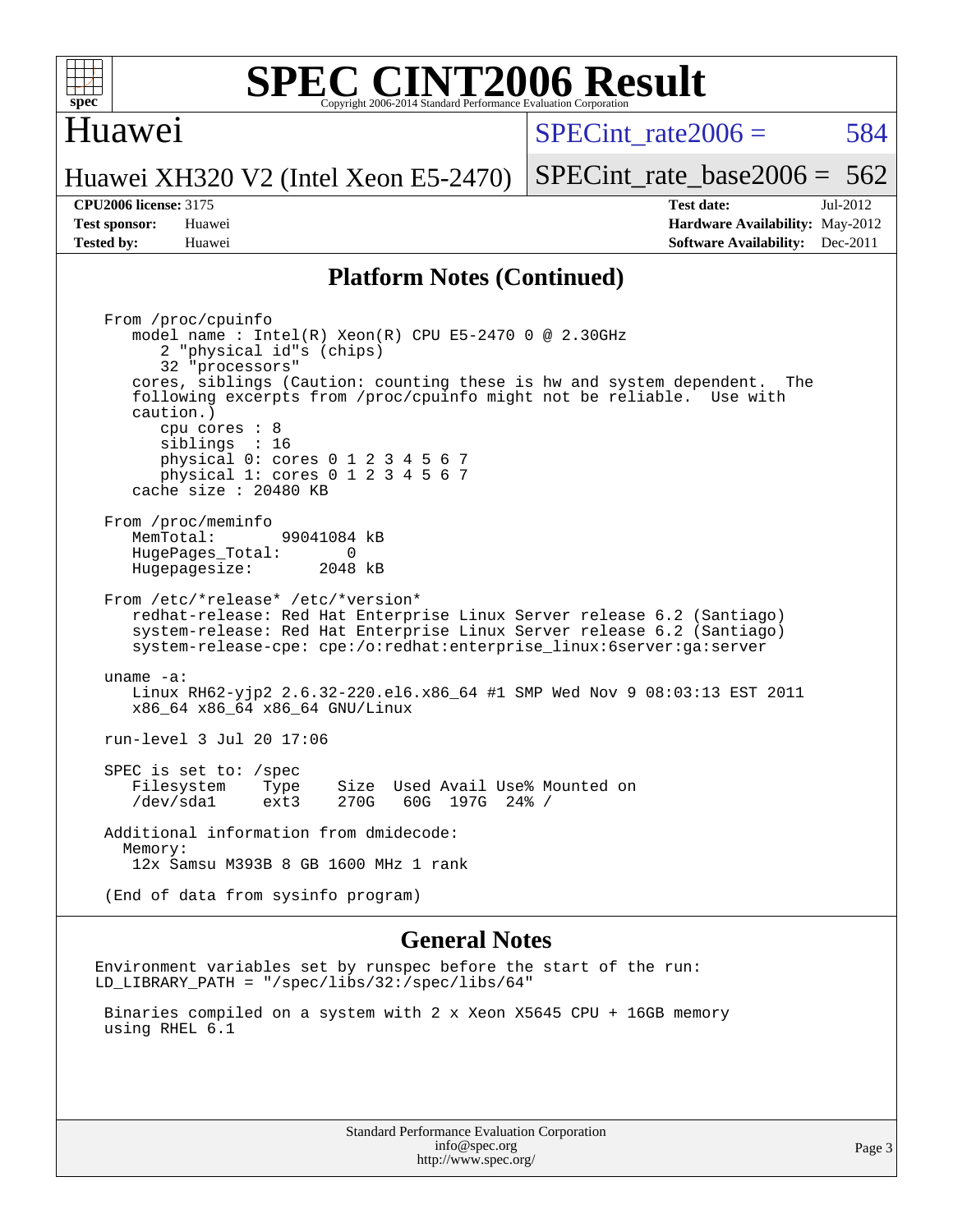

### Huawei

SPECint rate $2006 = 584$ 

Huawei XH320 V2 (Intel Xeon E5-2470)

[SPECint\\_rate\\_base2006 =](http://www.spec.org/auto/cpu2006/Docs/result-fields.html#SPECintratebase2006)  $562$ **[CPU2006 license:](http://www.spec.org/auto/cpu2006/Docs/result-fields.html#CPU2006license)** 3175 **[Test date:](http://www.spec.org/auto/cpu2006/Docs/result-fields.html#Testdate)** Jul-2012

**[Test sponsor:](http://www.spec.org/auto/cpu2006/Docs/result-fields.html#Testsponsor)** Huawei **[Hardware Availability:](http://www.spec.org/auto/cpu2006/Docs/result-fields.html#HardwareAvailability)** May-2012 **[Tested by:](http://www.spec.org/auto/cpu2006/Docs/result-fields.html#Testedby)** Huawei **[Software Availability:](http://www.spec.org/auto/cpu2006/Docs/result-fields.html#SoftwareAvailability)** Dec-2011

### **[Base Compiler Invocation](http://www.spec.org/auto/cpu2006/Docs/result-fields.html#BaseCompilerInvocation)**

[C benchmarks](http://www.spec.org/auto/cpu2006/Docs/result-fields.html#Cbenchmarks):  $\text{icc}$   $-\text{m32}$ 

[C++ benchmarks:](http://www.spec.org/auto/cpu2006/Docs/result-fields.html#CXXbenchmarks) [icpc -m32](http://www.spec.org/cpu2006/results/res2012q3/cpu2006-20120725-23872.flags.html#user_CXXbase_intel_icpc_4e5a5ef1a53fd332b3c49e69c3330699)

**[Base Portability Flags](http://www.spec.org/auto/cpu2006/Docs/result-fields.html#BasePortabilityFlags)**

 400.perlbench: [-DSPEC\\_CPU\\_LINUX\\_IA32](http://www.spec.org/cpu2006/results/res2012q3/cpu2006-20120725-23872.flags.html#b400.perlbench_baseCPORTABILITY_DSPEC_CPU_LINUX_IA32) 462.libquantum: [-DSPEC\\_CPU\\_LINUX](http://www.spec.org/cpu2006/results/res2012q3/cpu2006-20120725-23872.flags.html#b462.libquantum_baseCPORTABILITY_DSPEC_CPU_LINUX) 483.xalancbmk: [-DSPEC\\_CPU\\_LINUX](http://www.spec.org/cpu2006/results/res2012q3/cpu2006-20120725-23872.flags.html#b483.xalancbmk_baseCXXPORTABILITY_DSPEC_CPU_LINUX)

### **[Base Optimization Flags](http://www.spec.org/auto/cpu2006/Docs/result-fields.html#BaseOptimizationFlags)**

[C benchmarks](http://www.spec.org/auto/cpu2006/Docs/result-fields.html#Cbenchmarks):

[-xSSE4.2](http://www.spec.org/cpu2006/results/res2012q3/cpu2006-20120725-23872.flags.html#user_CCbase_f-xSSE42_f91528193cf0b216347adb8b939d4107) [-ipo](http://www.spec.org/cpu2006/results/res2012q3/cpu2006-20120725-23872.flags.html#user_CCbase_f-ipo) [-O3](http://www.spec.org/cpu2006/results/res2012q3/cpu2006-20120725-23872.flags.html#user_CCbase_f-O3) [-no-prec-div](http://www.spec.org/cpu2006/results/res2012q3/cpu2006-20120725-23872.flags.html#user_CCbase_f-no-prec-div) [-opt-prefetch](http://www.spec.org/cpu2006/results/res2012q3/cpu2006-20120725-23872.flags.html#user_CCbase_f-opt-prefetch) [-opt-mem-layout-trans=3](http://www.spec.org/cpu2006/results/res2012q3/cpu2006-20120725-23872.flags.html#user_CCbase_f-opt-mem-layout-trans_a7b82ad4bd7abf52556d4961a2ae94d5)

[C++ benchmarks:](http://www.spec.org/auto/cpu2006/Docs/result-fields.html#CXXbenchmarks)

[-xSSE4.2](http://www.spec.org/cpu2006/results/res2012q3/cpu2006-20120725-23872.flags.html#user_CXXbase_f-xSSE42_f91528193cf0b216347adb8b939d4107) [-ipo](http://www.spec.org/cpu2006/results/res2012q3/cpu2006-20120725-23872.flags.html#user_CXXbase_f-ipo) [-O3](http://www.spec.org/cpu2006/results/res2012q3/cpu2006-20120725-23872.flags.html#user_CXXbase_f-O3) [-no-prec-div](http://www.spec.org/cpu2006/results/res2012q3/cpu2006-20120725-23872.flags.html#user_CXXbase_f-no-prec-div) [-opt-prefetch](http://www.spec.org/cpu2006/results/res2012q3/cpu2006-20120725-23872.flags.html#user_CXXbase_f-opt-prefetch) [-opt-mem-layout-trans=3](http://www.spec.org/cpu2006/results/res2012q3/cpu2006-20120725-23872.flags.html#user_CXXbase_f-opt-mem-layout-trans_a7b82ad4bd7abf52556d4961a2ae94d5) [-Wl,-z,muldefs](http://www.spec.org/cpu2006/results/res2012q3/cpu2006-20120725-23872.flags.html#user_CXXbase_link_force_multiple1_74079c344b956b9658436fd1b6dd3a8a) [-L/smartheap -lsmartheap](http://www.spec.org/cpu2006/results/res2012q3/cpu2006-20120725-23872.flags.html#user_CXXbase_SmartHeap_7c9e394a5779e1a7fec7c221e123830c)

#### **[Base Other Flags](http://www.spec.org/auto/cpu2006/Docs/result-fields.html#BaseOtherFlags)**

[C benchmarks](http://www.spec.org/auto/cpu2006/Docs/result-fields.html#Cbenchmarks):

403.gcc: [-Dalloca=\\_alloca](http://www.spec.org/cpu2006/results/res2012q3/cpu2006-20120725-23872.flags.html#b403.gcc_baseEXTRA_CFLAGS_Dalloca_be3056838c12de2578596ca5467af7f3)

### **[Peak Compiler Invocation](http://www.spec.org/auto/cpu2006/Docs/result-fields.html#PeakCompilerInvocation)**

[C benchmarks \(except as noted below\)](http://www.spec.org/auto/cpu2006/Docs/result-fields.html#Cbenchmarksexceptasnotedbelow): [icc -m32](http://www.spec.org/cpu2006/results/res2012q3/cpu2006-20120725-23872.flags.html#user_CCpeak_intel_icc_5ff4a39e364c98233615fdd38438c6f2) 400.perlbench: [icc -m64](http://www.spec.org/cpu2006/results/res2012q3/cpu2006-20120725-23872.flags.html#user_peakCCLD400_perlbench_intel_icc_64bit_bda6cc9af1fdbb0edc3795bac97ada53) 401.bzip2: [icc -m64](http://www.spec.org/cpu2006/results/res2012q3/cpu2006-20120725-23872.flags.html#user_peakCCLD401_bzip2_intel_icc_64bit_bda6cc9af1fdbb0edc3795bac97ada53)

456.hmmer: [icc -m64](http://www.spec.org/cpu2006/results/res2012q3/cpu2006-20120725-23872.flags.html#user_peakCCLD456_hmmer_intel_icc_64bit_bda6cc9af1fdbb0edc3795bac97ada53)

458.sjeng: [icc -m64](http://www.spec.org/cpu2006/results/res2012q3/cpu2006-20120725-23872.flags.html#user_peakCCLD458_sjeng_intel_icc_64bit_bda6cc9af1fdbb0edc3795bac97ada53)

```
C++ benchmarks: 
    icpc -m32
```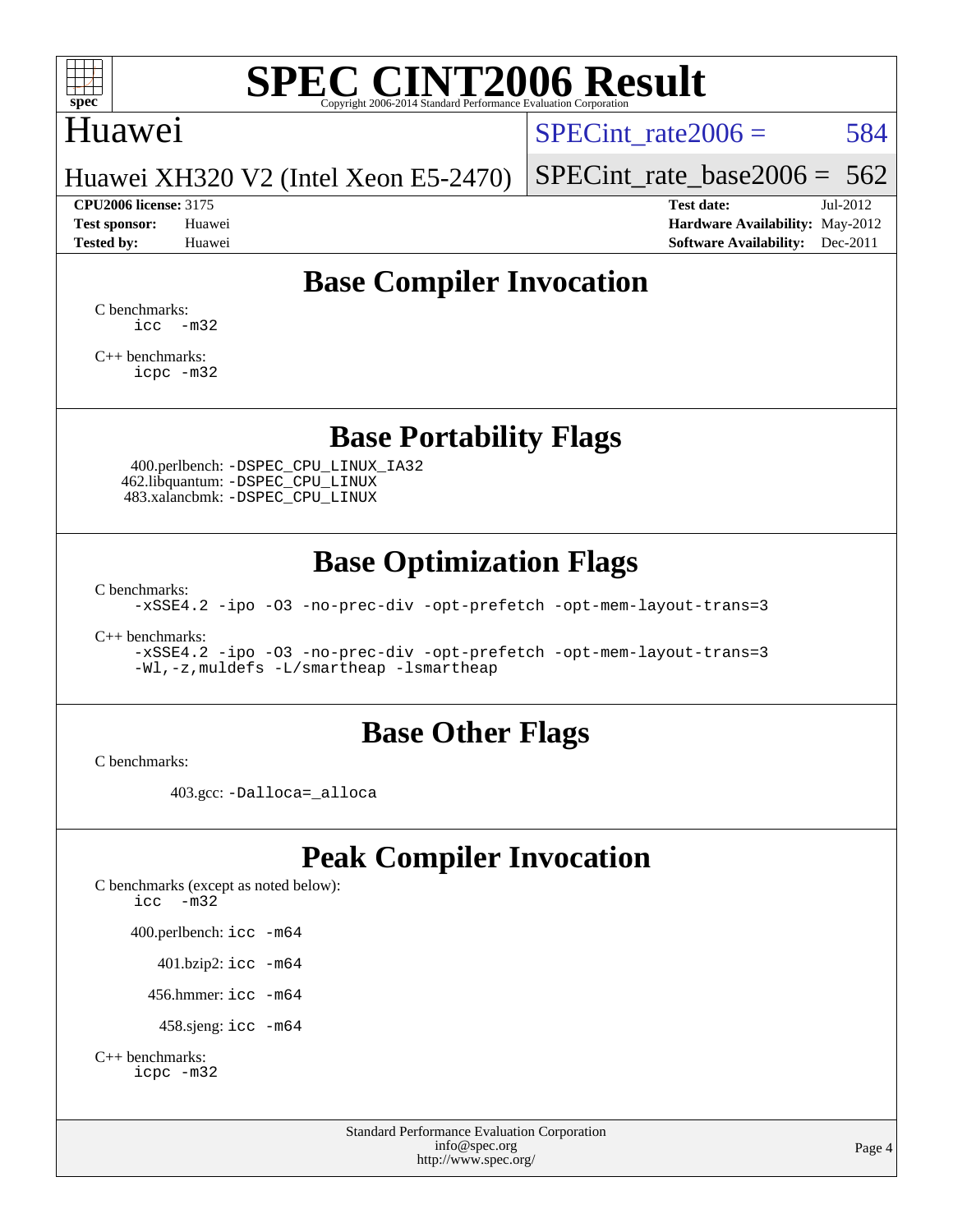

#### Huawei

SPECint rate $2006 = 584$ 

Huawei XH320 V2 (Intel Xeon E5-2470)

[SPECint\\_rate\\_base2006 =](http://www.spec.org/auto/cpu2006/Docs/result-fields.html#SPECintratebase2006)  $562$ 

**[CPU2006 license:](http://www.spec.org/auto/cpu2006/Docs/result-fields.html#CPU2006license)** 3175 **[Test date:](http://www.spec.org/auto/cpu2006/Docs/result-fields.html#Testdate)** Jul-2012 **[Test sponsor:](http://www.spec.org/auto/cpu2006/Docs/result-fields.html#Testsponsor)** Huawei **[Hardware Availability:](http://www.spec.org/auto/cpu2006/Docs/result-fields.html#HardwareAvailability)** May-2012 **[Tested by:](http://www.spec.org/auto/cpu2006/Docs/result-fields.html#Testedby)** Huawei **[Software Availability:](http://www.spec.org/auto/cpu2006/Docs/result-fields.html#SoftwareAvailability)** Dec-2011

### **[Peak Portability Flags](http://www.spec.org/auto/cpu2006/Docs/result-fields.html#PeakPortabilityFlags)**

 400.perlbench: [-DSPEC\\_CPU\\_LP64](http://www.spec.org/cpu2006/results/res2012q3/cpu2006-20120725-23872.flags.html#b400.perlbench_peakCPORTABILITY_DSPEC_CPU_LP64) [-DSPEC\\_CPU\\_LINUX\\_X64](http://www.spec.org/cpu2006/results/res2012q3/cpu2006-20120725-23872.flags.html#b400.perlbench_peakCPORTABILITY_DSPEC_CPU_LINUX_X64) 401.bzip2: [-DSPEC\\_CPU\\_LP64](http://www.spec.org/cpu2006/results/res2012q3/cpu2006-20120725-23872.flags.html#suite_peakCPORTABILITY401_bzip2_DSPEC_CPU_LP64) 456.hmmer: [-DSPEC\\_CPU\\_LP64](http://www.spec.org/cpu2006/results/res2012q3/cpu2006-20120725-23872.flags.html#suite_peakCPORTABILITY456_hmmer_DSPEC_CPU_LP64) 458.sjeng: [-DSPEC\\_CPU\\_LP64](http://www.spec.org/cpu2006/results/res2012q3/cpu2006-20120725-23872.flags.html#suite_peakCPORTABILITY458_sjeng_DSPEC_CPU_LP64) 462.libquantum: [-DSPEC\\_CPU\\_LINUX](http://www.spec.org/cpu2006/results/res2012q3/cpu2006-20120725-23872.flags.html#b462.libquantum_peakCPORTABILITY_DSPEC_CPU_LINUX) 483.xalancbmk: [-DSPEC\\_CPU\\_LINUX](http://www.spec.org/cpu2006/results/res2012q3/cpu2006-20120725-23872.flags.html#b483.xalancbmk_peakCXXPORTABILITY_DSPEC_CPU_LINUX)

## **[Peak Optimization Flags](http://www.spec.org/auto/cpu2006/Docs/result-fields.html#PeakOptimizationFlags)**

[C benchmarks](http://www.spec.org/auto/cpu2006/Docs/result-fields.html#Cbenchmarks):

 400.perlbench: [-xSSE4.2](http://www.spec.org/cpu2006/results/res2012q3/cpu2006-20120725-23872.flags.html#user_peakPASS2_CFLAGSPASS2_LDCFLAGS400_perlbench_f-xSSE42_f91528193cf0b216347adb8b939d4107)(pass 2) [-prof-gen](http://www.spec.org/cpu2006/results/res2012q3/cpu2006-20120725-23872.flags.html#user_peakPASS1_CFLAGSPASS1_LDCFLAGS400_perlbench_prof_gen_e43856698f6ca7b7e442dfd80e94a8fc)(pass 1) [-ipo](http://www.spec.org/cpu2006/results/res2012q3/cpu2006-20120725-23872.flags.html#user_peakPASS2_CFLAGSPASS2_LDCFLAGS400_perlbench_f-ipo)(pass 2) [-O3](http://www.spec.org/cpu2006/results/res2012q3/cpu2006-20120725-23872.flags.html#user_peakPASS2_CFLAGSPASS2_LDCFLAGS400_perlbench_f-O3)(pass 2) [-no-prec-div](http://www.spec.org/cpu2006/results/res2012q3/cpu2006-20120725-23872.flags.html#user_peakPASS2_CFLAGSPASS2_LDCFLAGS400_perlbench_f-no-prec-div)(pass 2) [-prof-use](http://www.spec.org/cpu2006/results/res2012q3/cpu2006-20120725-23872.flags.html#user_peakPASS2_CFLAGSPASS2_LDCFLAGS400_perlbench_prof_use_bccf7792157ff70d64e32fe3e1250b55)(pass 2) [-auto-ilp32](http://www.spec.org/cpu2006/results/res2012q3/cpu2006-20120725-23872.flags.html#user_peakCOPTIMIZE400_perlbench_f-auto-ilp32)  $401.bzip2: -xSSE4.2(pass 2) -prof-qen(pass 1) -ipo(pass 2)$  $401.bzip2: -xSSE4.2(pass 2) -prof-qen(pass 1) -ipo(pass 2)$  $401.bzip2: -xSSE4.2(pass 2) -prof-qen(pass 1) -ipo(pass 2)$  $401.bzip2: -xSSE4.2(pass 2) -prof-qen(pass 1) -ipo(pass 2)$  $401.bzip2: -xSSE4.2(pass 2) -prof-qen(pass 1) -ipo(pass 2)$ [-O3](http://www.spec.org/cpu2006/results/res2012q3/cpu2006-20120725-23872.flags.html#user_peakPASS2_CFLAGSPASS2_LDCFLAGS401_bzip2_f-O3)(pass 2) [-no-prec-div](http://www.spec.org/cpu2006/results/res2012q3/cpu2006-20120725-23872.flags.html#user_peakPASS2_CFLAGSPASS2_LDCFLAGS401_bzip2_f-no-prec-div)(pass 2) [-prof-use](http://www.spec.org/cpu2006/results/res2012q3/cpu2006-20120725-23872.flags.html#user_peakPASS2_CFLAGSPASS2_LDCFLAGS401_bzip2_prof_use_bccf7792157ff70d64e32fe3e1250b55)(pass 2) [-opt-prefetch](http://www.spec.org/cpu2006/results/res2012q3/cpu2006-20120725-23872.flags.html#user_peakCOPTIMIZE401_bzip2_f-opt-prefetch) [-auto-ilp32](http://www.spec.org/cpu2006/results/res2012q3/cpu2006-20120725-23872.flags.html#user_peakCOPTIMIZE401_bzip2_f-auto-ilp32) [-ansi-alias](http://www.spec.org/cpu2006/results/res2012q3/cpu2006-20120725-23872.flags.html#user_peakCOPTIMIZE401_bzip2_f-ansi-alias)  $403.\text{sec: basepeak}$  = yes 429.mcf: basepeak = yes 445.gobmk: [-xSSE4.2](http://www.spec.org/cpu2006/results/res2012q3/cpu2006-20120725-23872.flags.html#user_peakPASS2_CFLAGSPASS2_LDCFLAGS445_gobmk_f-xSSE42_f91528193cf0b216347adb8b939d4107)(pass 2) [-prof-gen](http://www.spec.org/cpu2006/results/res2012q3/cpu2006-20120725-23872.flags.html#user_peakPASS1_CFLAGSPASS1_LDCFLAGS445_gobmk_prof_gen_e43856698f6ca7b7e442dfd80e94a8fc)(pass 1) [-prof-use](http://www.spec.org/cpu2006/results/res2012q3/cpu2006-20120725-23872.flags.html#user_peakPASS2_CFLAGSPASS2_LDCFLAGS445_gobmk_prof_use_bccf7792157ff70d64e32fe3e1250b55)(pass 2) [-ansi-alias](http://www.spec.org/cpu2006/results/res2012q3/cpu2006-20120725-23872.flags.html#user_peakCOPTIMIZE445_gobmk_f-ansi-alias) [-opt-mem-layout-trans=3](http://www.spec.org/cpu2006/results/res2012q3/cpu2006-20120725-23872.flags.html#user_peakCOPTIMIZE445_gobmk_f-opt-mem-layout-trans_a7b82ad4bd7abf52556d4961a2ae94d5) 456.hmmer: [-xSSE4.2](http://www.spec.org/cpu2006/results/res2012q3/cpu2006-20120725-23872.flags.html#user_peakCOPTIMIZE456_hmmer_f-xSSE42_f91528193cf0b216347adb8b939d4107) [-ipo](http://www.spec.org/cpu2006/results/res2012q3/cpu2006-20120725-23872.flags.html#user_peakCOPTIMIZE456_hmmer_f-ipo) [-O3](http://www.spec.org/cpu2006/results/res2012q3/cpu2006-20120725-23872.flags.html#user_peakCOPTIMIZE456_hmmer_f-O3) [-no-prec-div](http://www.spec.org/cpu2006/results/res2012q3/cpu2006-20120725-23872.flags.html#user_peakCOPTIMIZE456_hmmer_f-no-prec-div) [-unroll2](http://www.spec.org/cpu2006/results/res2012q3/cpu2006-20120725-23872.flags.html#user_peakCOPTIMIZE456_hmmer_f-unroll_784dae83bebfb236979b41d2422d7ec2) [-auto-ilp32](http://www.spec.org/cpu2006/results/res2012q3/cpu2006-20120725-23872.flags.html#user_peakCOPTIMIZE456_hmmer_f-auto-ilp32) 458.sjeng: [-xSSE4.2](http://www.spec.org/cpu2006/results/res2012q3/cpu2006-20120725-23872.flags.html#user_peakPASS2_CFLAGSPASS2_LDCFLAGS458_sjeng_f-xSSE42_f91528193cf0b216347adb8b939d4107)(pass 2) [-prof-gen](http://www.spec.org/cpu2006/results/res2012q3/cpu2006-20120725-23872.flags.html#user_peakPASS1_CFLAGSPASS1_LDCFLAGS458_sjeng_prof_gen_e43856698f6ca7b7e442dfd80e94a8fc)(pass 1) [-ipo](http://www.spec.org/cpu2006/results/res2012q3/cpu2006-20120725-23872.flags.html#user_peakPASS2_CFLAGSPASS2_LDCFLAGS458_sjeng_f-ipo)(pass 2) [-O3](http://www.spec.org/cpu2006/results/res2012q3/cpu2006-20120725-23872.flags.html#user_peakPASS2_CFLAGSPASS2_LDCFLAGS458_sjeng_f-O3)(pass 2) [-no-prec-div](http://www.spec.org/cpu2006/results/res2012q3/cpu2006-20120725-23872.flags.html#user_peakPASS2_CFLAGSPASS2_LDCFLAGS458_sjeng_f-no-prec-div)(pass 2) [-prof-use](http://www.spec.org/cpu2006/results/res2012q3/cpu2006-20120725-23872.flags.html#user_peakPASS2_CFLAGSPASS2_LDCFLAGS458_sjeng_prof_use_bccf7792157ff70d64e32fe3e1250b55)(pass 2) [-unroll4](http://www.spec.org/cpu2006/results/res2012q3/cpu2006-20120725-23872.flags.html#user_peakCOPTIMIZE458_sjeng_f-unroll_4e5e4ed65b7fd20bdcd365bec371b81f) [-auto-ilp32](http://www.spec.org/cpu2006/results/res2012q3/cpu2006-20120725-23872.flags.html#user_peakCOPTIMIZE458_sjeng_f-auto-ilp32)  $462$ .libquantum: basepeak = yes

 464.h264ref: [-xSSE4.2](http://www.spec.org/cpu2006/results/res2012q3/cpu2006-20120725-23872.flags.html#user_peakPASS2_CFLAGSPASS2_LDCFLAGS464_h264ref_f-xSSE42_f91528193cf0b216347adb8b939d4107)(pass 2) [-prof-gen](http://www.spec.org/cpu2006/results/res2012q3/cpu2006-20120725-23872.flags.html#user_peakPASS1_CFLAGSPASS1_LDCFLAGS464_h264ref_prof_gen_e43856698f6ca7b7e442dfd80e94a8fc)(pass 1) [-ipo](http://www.spec.org/cpu2006/results/res2012q3/cpu2006-20120725-23872.flags.html#user_peakPASS2_CFLAGSPASS2_LDCFLAGS464_h264ref_f-ipo)(pass 2) [-O3](http://www.spec.org/cpu2006/results/res2012q3/cpu2006-20120725-23872.flags.html#user_peakPASS2_CFLAGSPASS2_LDCFLAGS464_h264ref_f-O3)(pass 2) [-no-prec-div](http://www.spec.org/cpu2006/results/res2012q3/cpu2006-20120725-23872.flags.html#user_peakPASS2_CFLAGSPASS2_LDCFLAGS464_h264ref_f-no-prec-div)(pass 2) [-prof-use](http://www.spec.org/cpu2006/results/res2012q3/cpu2006-20120725-23872.flags.html#user_peakPASS2_CFLAGSPASS2_LDCFLAGS464_h264ref_prof_use_bccf7792157ff70d64e32fe3e1250b55)(pass 2) [-unroll2](http://www.spec.org/cpu2006/results/res2012q3/cpu2006-20120725-23872.flags.html#user_peakCOPTIMIZE464_h264ref_f-unroll_784dae83bebfb236979b41d2422d7ec2) [-ansi-alias](http://www.spec.org/cpu2006/results/res2012q3/cpu2006-20120725-23872.flags.html#user_peakCOPTIMIZE464_h264ref_f-ansi-alias)

[C++ benchmarks:](http://www.spec.org/auto/cpu2006/Docs/result-fields.html#CXXbenchmarks)

 471.omnetpp: [-xSSE4.2](http://www.spec.org/cpu2006/results/res2012q3/cpu2006-20120725-23872.flags.html#user_peakPASS2_CXXFLAGSPASS2_LDCXXFLAGS471_omnetpp_f-xSSE42_f91528193cf0b216347adb8b939d4107)(pass 2) [-prof-gen](http://www.spec.org/cpu2006/results/res2012q3/cpu2006-20120725-23872.flags.html#user_peakPASS1_CXXFLAGSPASS1_LDCXXFLAGS471_omnetpp_prof_gen_e43856698f6ca7b7e442dfd80e94a8fc)(pass 1) [-ipo](http://www.spec.org/cpu2006/results/res2012q3/cpu2006-20120725-23872.flags.html#user_peakPASS2_CXXFLAGSPASS2_LDCXXFLAGS471_omnetpp_f-ipo)(pass 2) [-O3](http://www.spec.org/cpu2006/results/res2012q3/cpu2006-20120725-23872.flags.html#user_peakPASS2_CXXFLAGSPASS2_LDCXXFLAGS471_omnetpp_f-O3)(pass 2) [-no-prec-div](http://www.spec.org/cpu2006/results/res2012q3/cpu2006-20120725-23872.flags.html#user_peakPASS2_CXXFLAGSPASS2_LDCXXFLAGS471_omnetpp_f-no-prec-div)(pass 2) [-prof-use](http://www.spec.org/cpu2006/results/res2012q3/cpu2006-20120725-23872.flags.html#user_peakPASS2_CXXFLAGSPASS2_LDCXXFLAGS471_omnetpp_prof_use_bccf7792157ff70d64e32fe3e1250b55)(pass 2) [-ansi-alias](http://www.spec.org/cpu2006/results/res2012q3/cpu2006-20120725-23872.flags.html#user_peakCXXOPTIMIZE471_omnetpp_f-ansi-alias) [-opt-ra-region-strategy=block](http://www.spec.org/cpu2006/results/res2012q3/cpu2006-20120725-23872.flags.html#user_peakCXXOPTIMIZE471_omnetpp_f-opt-ra-region-strategy_a0a37c372d03933b2a18d4af463c1f69) [-Wl,-z,muldefs](http://www.spec.org/cpu2006/results/res2012q3/cpu2006-20120725-23872.flags.html#user_peakEXTRA_LDFLAGS471_omnetpp_link_force_multiple1_74079c344b956b9658436fd1b6dd3a8a) [-L/smartheap -lsmartheap](http://www.spec.org/cpu2006/results/res2012q3/cpu2006-20120725-23872.flags.html#user_peakEXTRA_LIBS471_omnetpp_SmartHeap_7c9e394a5779e1a7fec7c221e123830c)

473.astar: basepeak = yes

Continued on next page